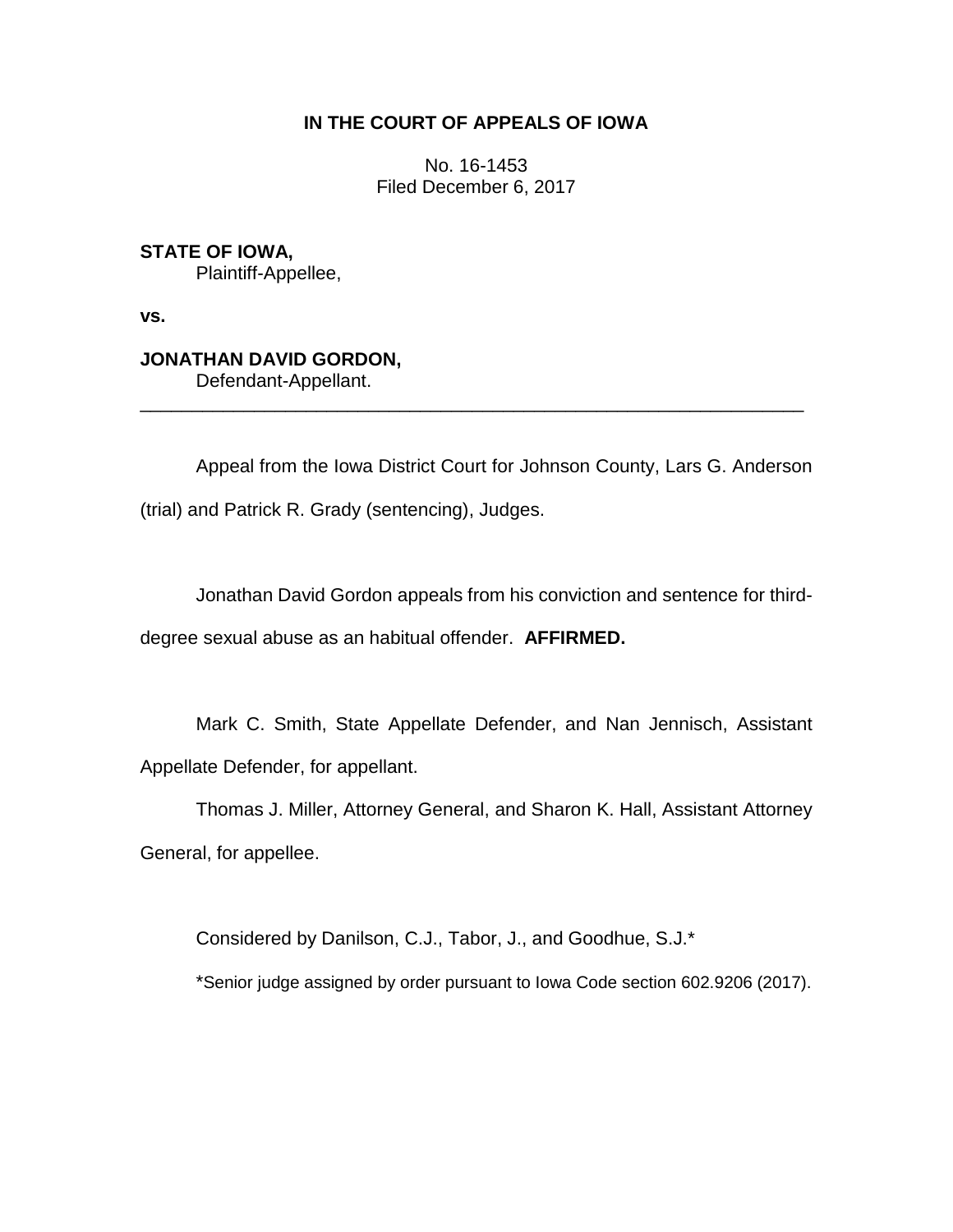### **GOODHUE, Senior Judge.**

Jonathan David Gordon appeals from his conviction and sentence for thirddegree sexual abuse as an habitual offender pursuant to a verdict of guilty after a trial by jury. We affirm.

# **I. FACTUAL BACKGROUND.**

Katie and Gordon were involved in a relationship that produced a child. Except for maintaining contact with his child, Katie testified the relationship with Gordon had otherwise ended and she no longer wanted a sexual relationship with him. There had been a physical altercation between them that had occurred in January 2014, when she was pregnant with Gordon's child. Katie and Gordon got into an argument, and Gordon physically carried her upstairs to her bedroom where he held her against her will for thirty minutes. She repeatedly tried to leave but, as a result of her efforts, injured her hand. The police were called because of the incident, Gordon was jailed for a time, and a no-contact order was entered.

In spite of the no-contact order, Katie continued to have contact with Gordon but claimed she advised Gordon that she did not want to continue a sexual relationship with him. Gordon testified that in spite of a no-contact order, he moved in with Katie and continued to have sexual relations with her until March or April 2015. Katie admitted that her sexual relationship with Gordon continued until March 2015. Because of the January 2014 incident, Katie became fearful of Gordon and felt she was powerless to resist him. She was afraid of what would happen if she disagreed with him or refused what he wanted.

On October 11, 2015, Katie picked up Gordon so he could visit with their eighteen-month-old child. After picking up Gordon, Katie took him to her home.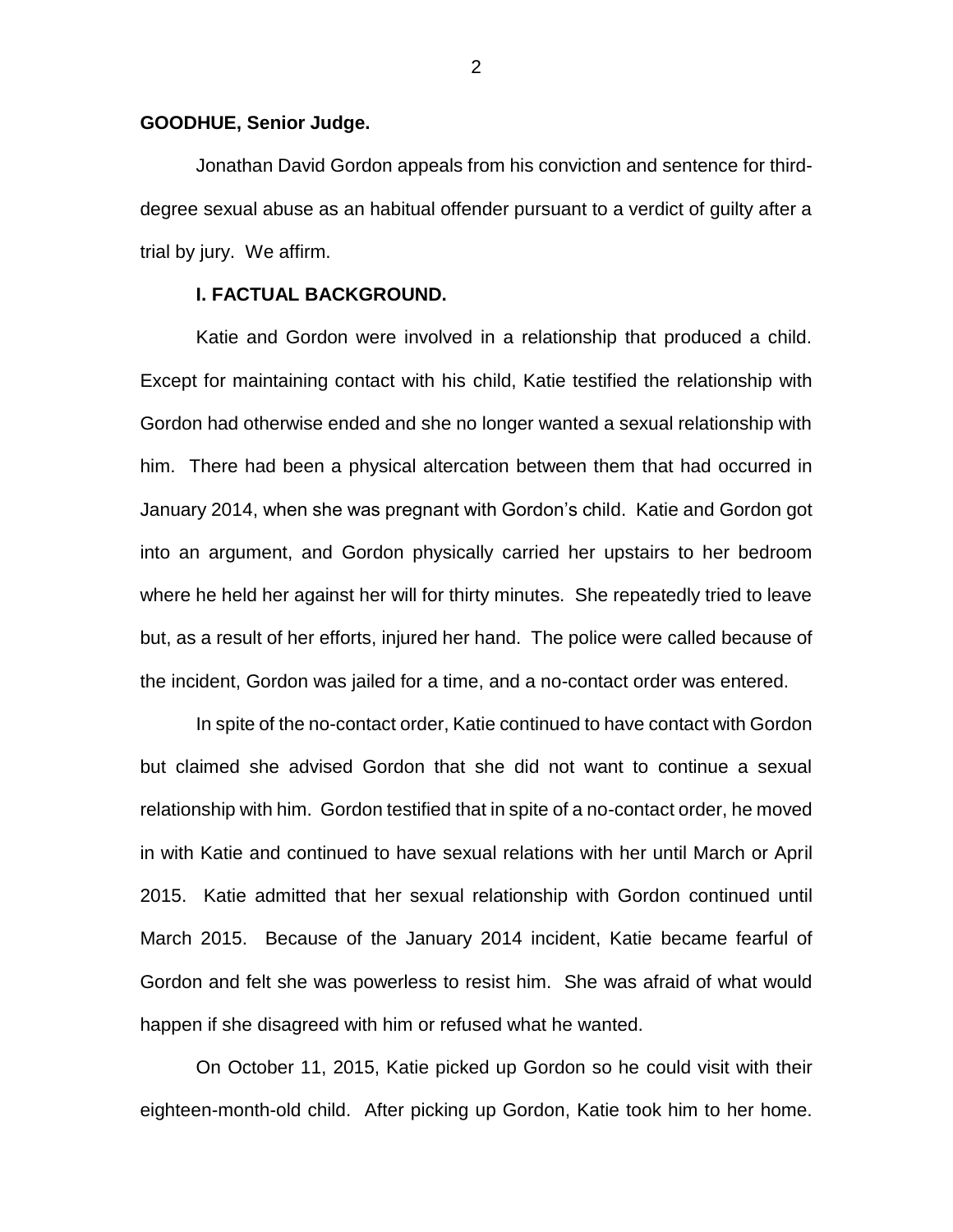She went to her bedroom to take a nap while Gordon visited with the child. Katie testified that ten or fifteen minutes later, Gordon came in and sat on the bed. He pulled off the covers and began pulling her shorts down. Katie resisted the removal of her shorts, but Gordon continued and pulled down her shorts anyway. Gordon pushed her legs apart and began to have oral sex with her. She protested and said "stop" and "no," but he continued. Their son came into the room, and Gordon testified that he thought that Katie's "no" related to the presence of the child; accordingly, he removed the child to another room. Gordon returned to the bedroom, pulled a blanket over them, and began having vaginal intercourse. Katie quit resisting and started crying. She testified she continued to tell him "no" and "stop." When Gordon finished, he dressed, and Katie took him home.

When Katie got back to her place of residence, she talked with a friend on the telephone and then went to the police station, where she filed a written statement. Thereafter, Katie went to a hospital for examination. Sherry Kovar, the nurse medical examiner, testified Katie had swollen, puffy eyes, complained of nausea and a headache, and was still tearful. No physical injuries were noted.

The next day, Katie met with Detective Ruben Ross, who suggested that she record a telephone call with Gordon to attempt to get an admission of a forcible sex act. The phone call was made and recorded by the detective. Gordon admitted to the sex act but denied his actions were unwelcome or against Katie's will. He did admit she made a token resistance to his act of pulling down her shorts and said "no" once when he was involved in the oral sex but not when he was involved in the vaginal sex. Detective Ross interviewed Gordon, and Gordon's

3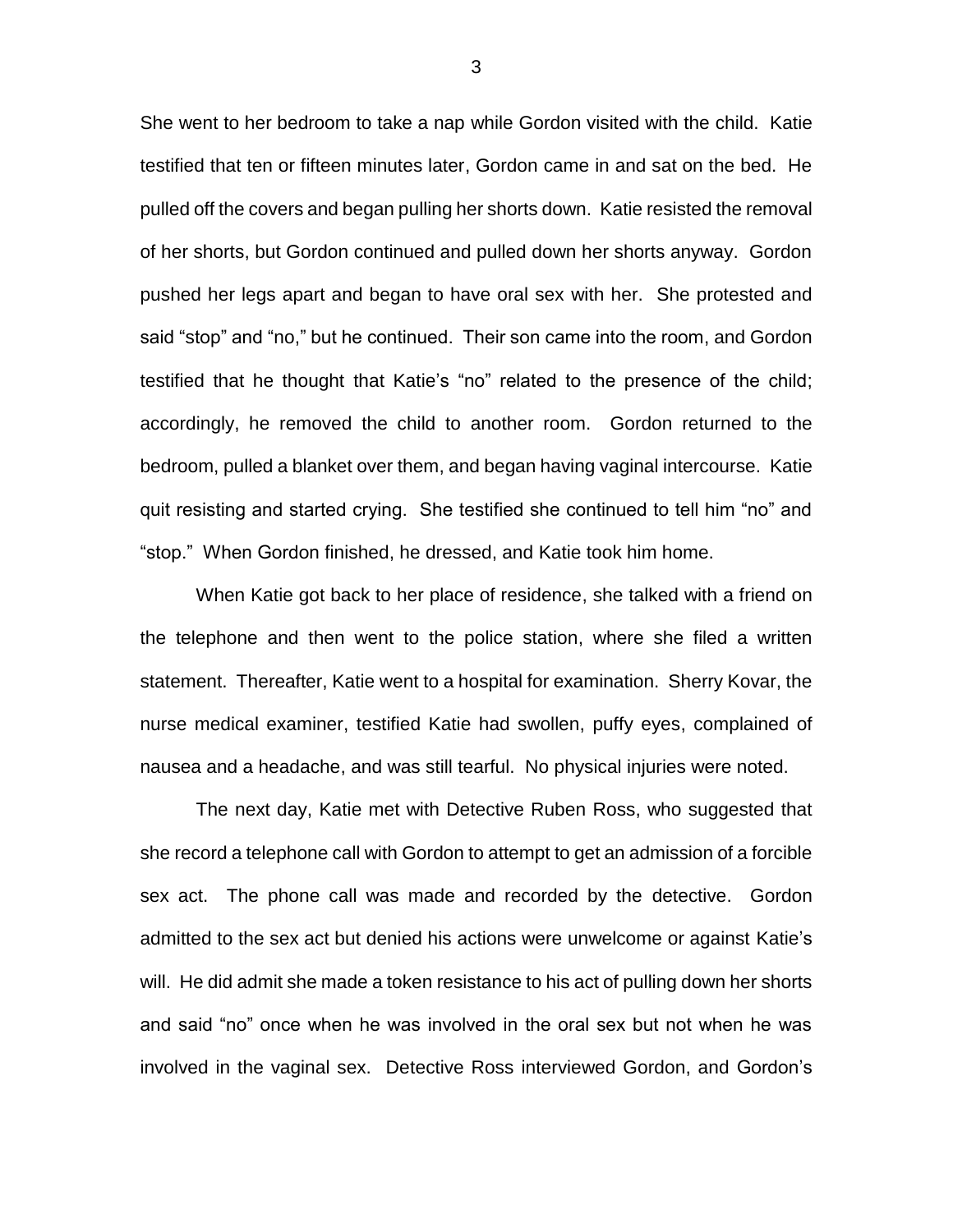statements during the interview were substantially consistent with the statements that he had made during the telephone conversation.

Gordon was arrested and charged with sexual abuse in the third degree habitual offender. The matter went to a jury trial on June 21, 2016. Prior to the trial, the State moved to have the January 2014 incident admitted as a prior-badact exception to explain why Katie did not significantly physically resist Gordon. Gordon filed a motion in limine to have evidence of the prior domestic assault excluded from the record as prior-bad-act evidence. *See* Iowa R. Evid. 5.404(b). The court ruled that the prior incident was admissible but qualified its admission by instructing the jury that the prior incident could only be used to determine whether Gordon's actions on October 11, 2015, were by force or against the will of Katie but not for the purpose of determining whether the October 11 incident actually occurred. Before the case was submitted to the jury, Gordon admitted to prior felony convictions for purposes of the habitual offender enhancement.

The only issue raised in the appeal became whether the trial court erred in admitting evidence of the prior domestic assault against Katie.

#### **II. PRESERVATION OF ERROR.**

The State does not contest that the court's ruling on the motion in limine preserved the matter at issue.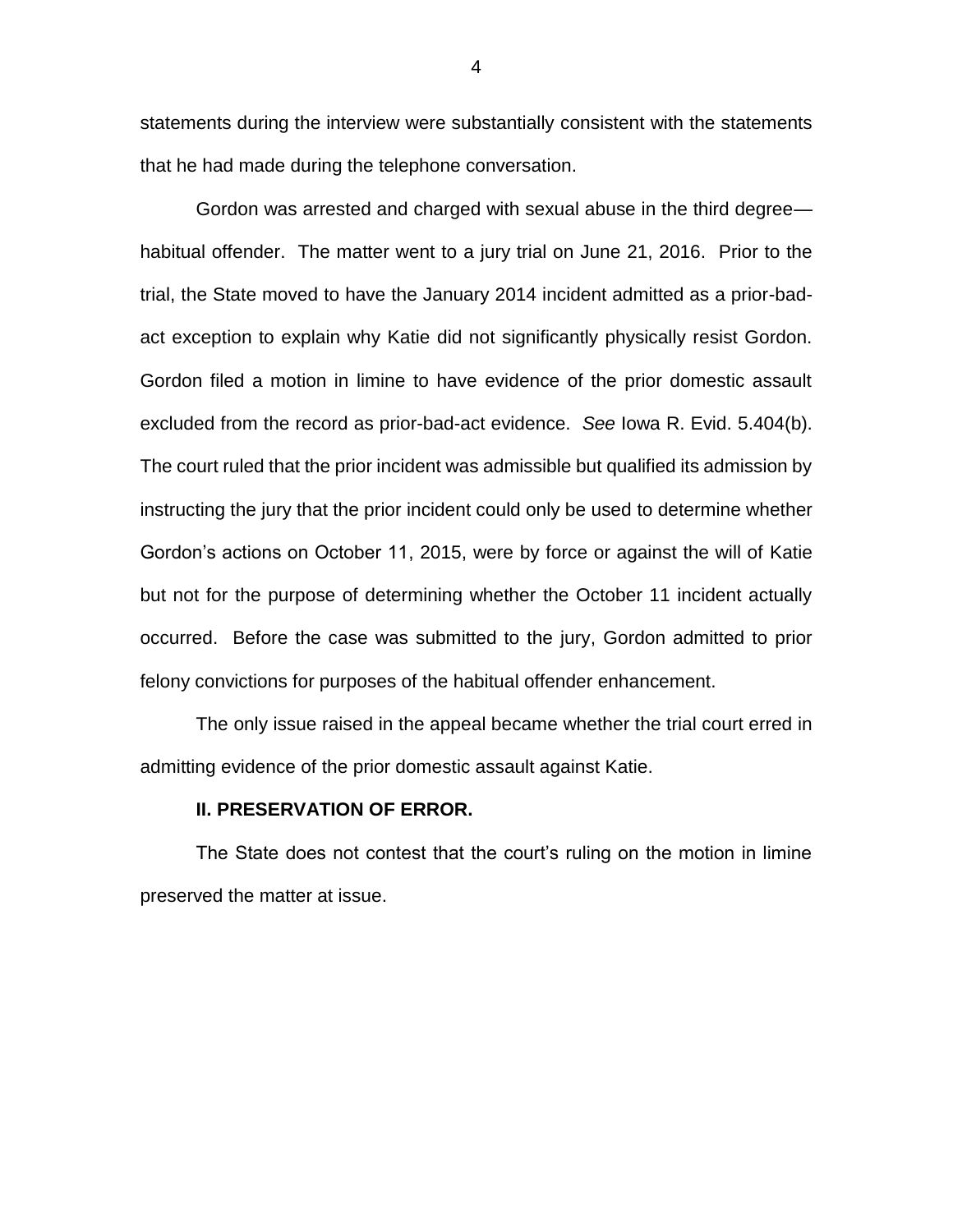## **III. SCOPE OF REVIEW.**

We review evidentiary rulings for abuse of discretion. *State v. Henderson*, 696 N.W.2d 5, 10 (Iowa 2005). An abuse of discretion exists when a court exercises discretion on grounds that are clearly untenable or to an extent unreasonable. *Id.*

#### **IV. DISCUSSION.**

The applicable rule is as follows:

Evidence of other crimes, wrongs or acts is not admissible to prove the character of a person in order to show that the person acted in conformity therewith. It may, however, be admissible for other purposes such as proof of motive, opportunity or absence of mistake or accident.

Iowa R. Evid. 5.404(b) (2015). The above rule recognizes the clear danger of bad acts evidence. In applying the above rule, we have adopted a two-step analysis for determining its admissibility. *State v. Sullivan*, 679 N.W.2d 19, 25 (Iowa 2004). The first step is to determine whether the offered evidence is otherwise admissible. *Id*. In order to determine whether or not it is otherwise admissible, we must consider whether the evidence offered is relevant and material to a legitimate issue other than a propensity to commit a wrongful act and that the person against whom the proffered testimony is offered did in fact actually commit the bad act. *Id.* The second step requires the court to determine if the probative value of the bad act evidence is substantially outweighed by the danger of unfair prejudice. *Id.*

Gordon's defense was his assumption of consent because of Katie's lack of physical resistance. It is not necessary to establish physical resistance of a person to prove sexual abuse. Iowa Code § 709.5 (2015). The surrounding circumstances are to be considered. *Id.* Fear of the perpetrator is a circumstance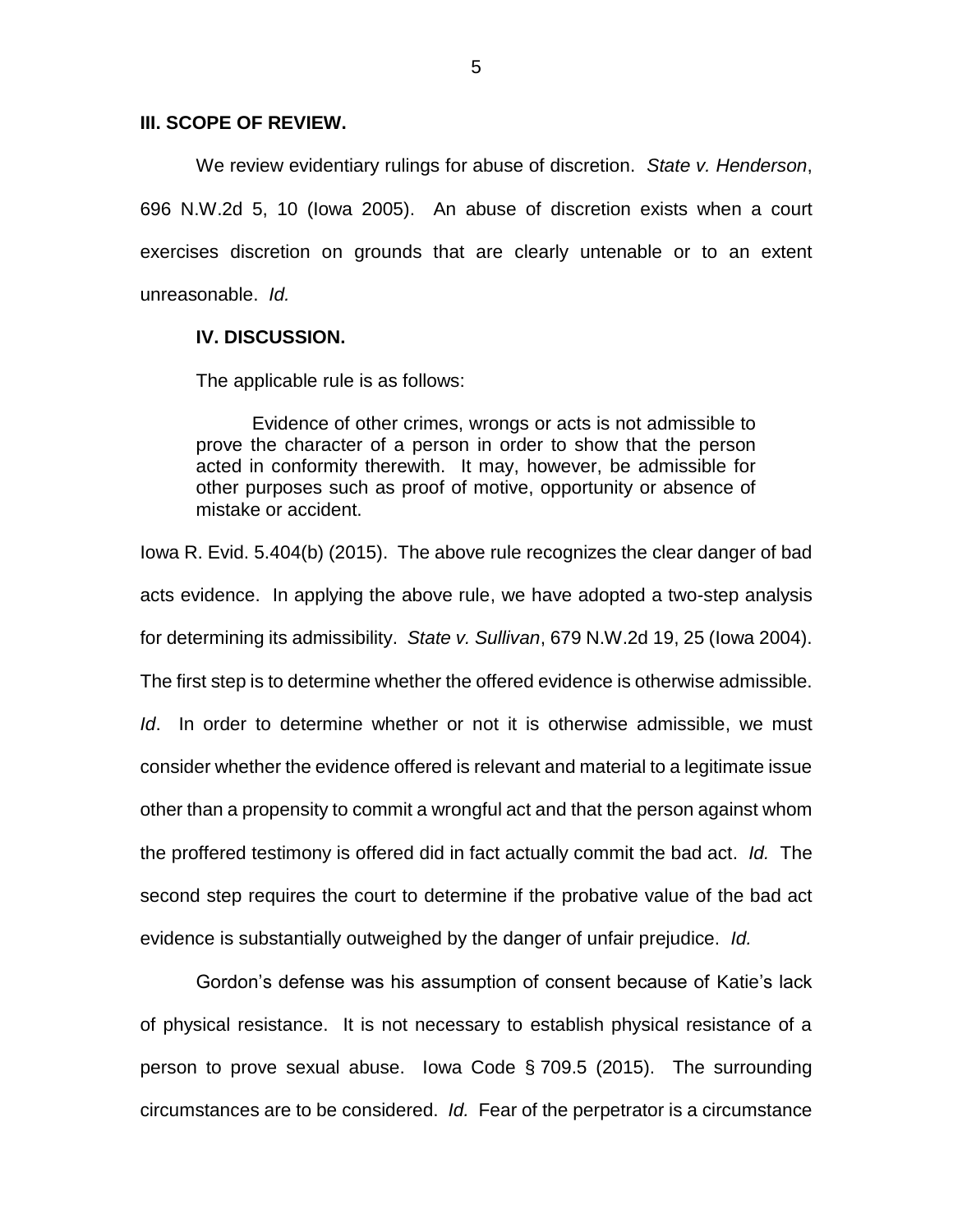that can be used as a substitute for physical resistance. *State v. Bayles*, 551 N.W.2d 600, 607 (Iowa 1996).

The commission of the January 2014 domestic abuse was firmly established and not disputed. Based on Gordon's defense of lack of physical resistance, Katie's fear of Gordon as a result of the prior incident was probative evidence of the basis of her fear. Accordingly, it was relevant and constituted a legitimate purpose for the introduction of evidence of the prior bad act. There was an "articulable noncharacter theory of logical relevance" as discussed by *Sullivan*, 679 N.W.2d at 28. The prior bad act is such that it can be considered for admissibility.

Determining whether the probative value of the evidence substantially outweighs the danger of unfair prejudice is more problematic. The resolution of the issue is somewhat subjective, and there is no clear line of demarcation. Clearly, some prejudice could result from testimony of a previous domestic abuse of the same victim.

One of the factors we consider in determining whether the probative value outweighs the danger of unfair prejudice is the need for the prior bad act evidence. *State v. Rodriquez*, 636 N.W.2d 234, 242 (Iowa 2001). Besides Katie's own testimony of fear, the only evidence of the source of the fear that caused her to not physically resist was the prior domestic abuse. A second factor is the evidence's relevance to the existing issues before the jury. *See generally id.* at 243. To the extent the prior bad act tended to prove Gordon acted in the same manner, Gordon's actions on October 11 were never disputed and were not an issue. Gordon's defense was consent, which he attempted to establish by Katie's lack of